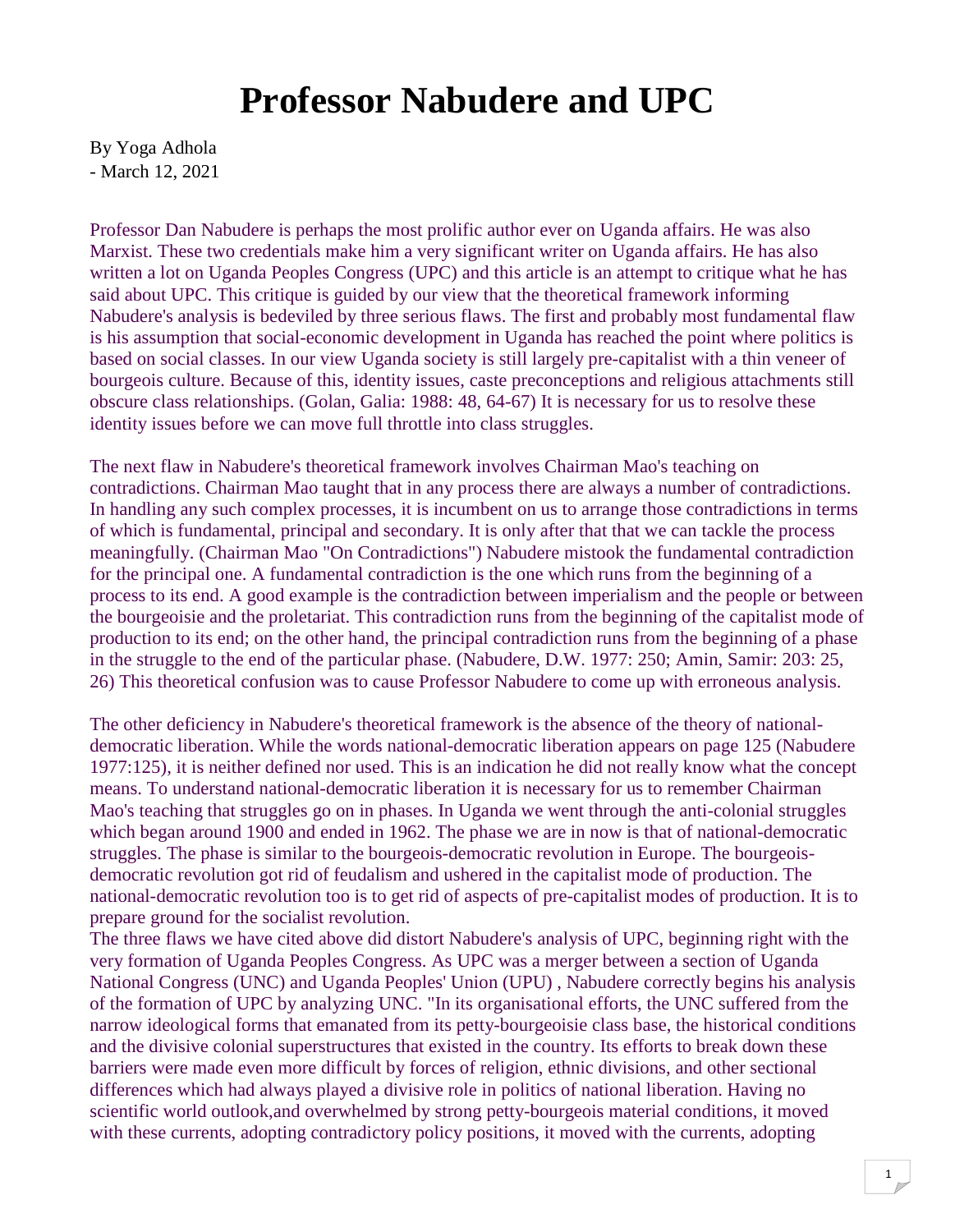contradictory positions in the various areas where it sought to establish itself. Given the narrow and sectional world outlook of the petty-bourgeois mass splits became the order of the day as the struggle towards self-determination advanced, thus demonstrating again the inconsistency of the petty bourgeois as a class." (Nabudere, D.W. 1977: 156)

As we have already stated, the Ugandan society was still socially and economically not developed enough to give rise to relationships and/or politics based on social classes. This being the case, where was Nabudere deriving his politics based on social classes from? His analysis quoted here simply misses a lot of points. There were demands for a number of identity issues to be resolved before moving on to politics based on social classes or even to move to independence. It is these issues that Nabudere calls "forces of religion, ethnic divisions, and other sectional differences". The point is these were/are legitimate democratic demands that required resolution. They could or can not simply be wished away.

Let us first briefly analyse the splits in UNC before the UPU/UNC merger that Nabudere is talking about. The anti-colonial struggles went through three phases. These phases were distilled by the first professor of History at the University of Dar es salaam, Professor T.O. Ranger. He wrote a seminal article in which he advanced the theory that the anti-colonial struggles went through three phases. (Ranger, T.O. 1968 ) The first phase, which he named 'Primary Resistance', was the resistance to what the natives saw as foreign intrusion into their societies. At one-point Professor Ranger called these "last-ditch resisters". Examples of these "last ditch resistors" are Omukama Kabalega and Kabaka Mwanga who waged serious wars against colonialism. (Low, A.D. 2013; Lwanga-Lunyigo)

 After primary resistance had been defeated, we entered the phase of "secondary resistance" At this phase, colonialism had been accepted. The struggles were to gain better terms for the subjects. It was in this context that Musazi helped found the Uganda Motor Drivers' Association, the first ever trade union in Uganda in 1938. Musazi was also involved in organizing farmers to secure better prices for their produce. In this regard he helped in the formation of the Bataka Party as well as the Uganda African Farmers Union. After the Bataka riots, both the Bataka Party and the UAFU were banned. Not cowed by the ban, he next organized the Federation of Partnership which went bankrupt in 1950.

 At the instigation and encouragement of certain British and other foreign anti-colonialists who were operating in Uganda, Musazi next organized the Uganda National Congress, the first political party in Uganda. Dr George Shepherd, an American who came to assist with the organization of co-operative movements was to write: "I soon decided that it was important, both for the welfare of the people of Uganda and the co-operative movement that a political party be launched. This would take the pressure off the Federation of Farmers to be a political unit itself. And it would bring into the field an organization that would openly deal in the political issues, which after all were the decisive ones." (Shepherd, G. 1955: 94)

The final phase of the anti-colonial struggles was that of "mass nationalism". This is the phase when the people wanted an end to colonialism. Obote belonged to this phase of mass nationalism. There is a sense in which the change of leadership from Musazi to Obote was a move from one phase of the anticolonial struggle to the next one. It was a move from a primary or secondary resistance movement (Ranger, T.O. 1968: ; Stokes, E. 1970: 100-106) which both the Bataka Party and Uganda Farmers Union respectively had been into a modern anti-colonial movement which would not only be antiimperialist but would also champion the aspirations of minorities in Uganda.

The first indication that the anti-colonial struggles needed to move from one phase to the other was the abortive attempt by younger members of the UNC who had had greater exposure to the struggle than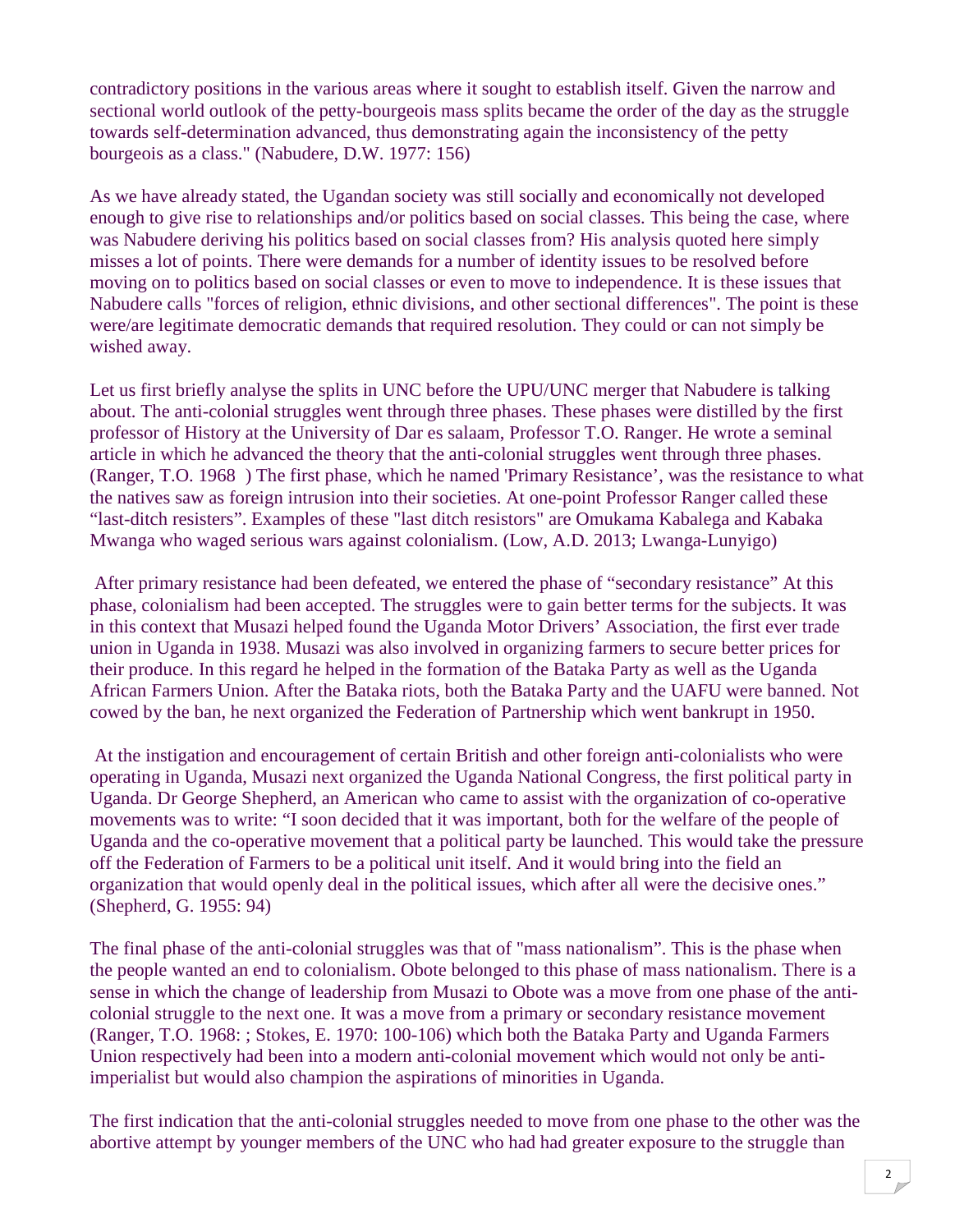Musazi, and who were dissatisfied with his leadership, to form the abortive Uganda Congress Party in 1957. A year later John Kale, the father of the former Inspector General of Police, Kale Kayihura opened a UNC office in Cairo and also began operating a radio station for UNC. This Cairo office, David Apter, tells us in his book, "The Political kingdom in Uganda" became symptomatic of the crisis in UNC. The merits of this office were disputed, and the Uganda National Congress was to irrevocably get split over this disagreement. A section of the membership of UNC, led by Musazi, felt that the Cairo office was a means of trading the imperialism of one country for that of another, especially a country (meaning Egypt) that had for 2,500 years controlled the whole of the Nile Valley, but also communism. (Apter, D.E. 1961: 334) The other section of Uganda National Congress, consisting of elements younger than Musazi but with greater exposure to the anti-colonial and anti-imperialist struggles elsewhere, who not only believed in maintaining contacts with the anti-imperialists world, but desired a more radical nationalist movement of the mobilizing type, striking firmly for a united Uganda while attacking the parochialism of the Lukiiko and the Baganda.

The contention between these two political lines came to a head on January 12, 1959. The previous month three senior members of the Uganda National Congress (Abu Mayanja, Jolly Joe Kiwanuka, and Dr. Kununka) had attended the Pan-African Congress in Accra, Ghana. They had participated in passing resolutions which, among other things, recommended that ".....those African traditional institutions whether political, social or economic which clearly have shown their reactionary character and the sordid support of colonialism be condemned." Returning from Accra via Cairo, where they called at the controversial office, Kiwanuka defended the Cairo office and identified the real issue at stake: Uganda cannot remain an island in a sea of Pan-African and universal nationalism.... Our establishment of a nationalist political office in Cairo has marked a great era in our struggle. It has broken the chains of isolation, and focused world attention on the seriousness of the Uganda people in our unshakable upsurge for freedom." ( Apter, D.E. 1961:334; Uganda Argus, January 10 1959)

To Musazi, that statement was a sacrilege which could not be tolerated in the Uganda National Congress. He proceeded to expel some six of the most significant officials of the UNC who supported the Cairo office. In announcing their expulsion, Musazi indicated that he would never trade the imperialism of one country for that of another, especially a country that had for 2,500 years controlled the whole of the Nile Valley, and that the group he expelled had no sense of discipline. Musazi also felt that the Cairo office had Communist backing." (Apter, D.E. 1961: 334) The response of the six and their political followers did not take long to come.

 At the Annual Delegates Conference held on January 12, 1959, Ignatius Musazi, President of the Uganda National Congress, was expelled from the UNC and Apollo Milton Obote elected to replace him. The conference also went on to endorse all the resolutions taken at the Accra Conference.The significance of these events is/was succinctly captured by David Apter's observation: "...the old Congress ended . . . Congress had now entered the Pan-African phase of nationalism." (Apter, D.E. 1961: 334) From then on too, the non-Ganda joined Uganda National Congress in large numbers; formerly under Ganda leadership, it made little headway." (La Fontaine in Low, D.A. 1971: 254 Footnote 64) This is the faction of UNC which merged with the UPU to form the Uganda Peoples Congress.

What was UPU? In December 1958, shortly after the newly elected members of the Legislative Council (Legico) had taken their seats, a new party calling itself the Uganda Peoples Union (UPU) was formed. (Lowenkopf M. ;Gertzel, C.1976: 93) It was formed by members of the Legico, one of whom had just resigned from the UNC. David Apter says: "Members of the party view the Legislative Council as the important body of the future. By developing a strong parliamentary organisation, they have sought to wrest advantages for the non-Baganda areas of Uganda so long as Buganda preferred to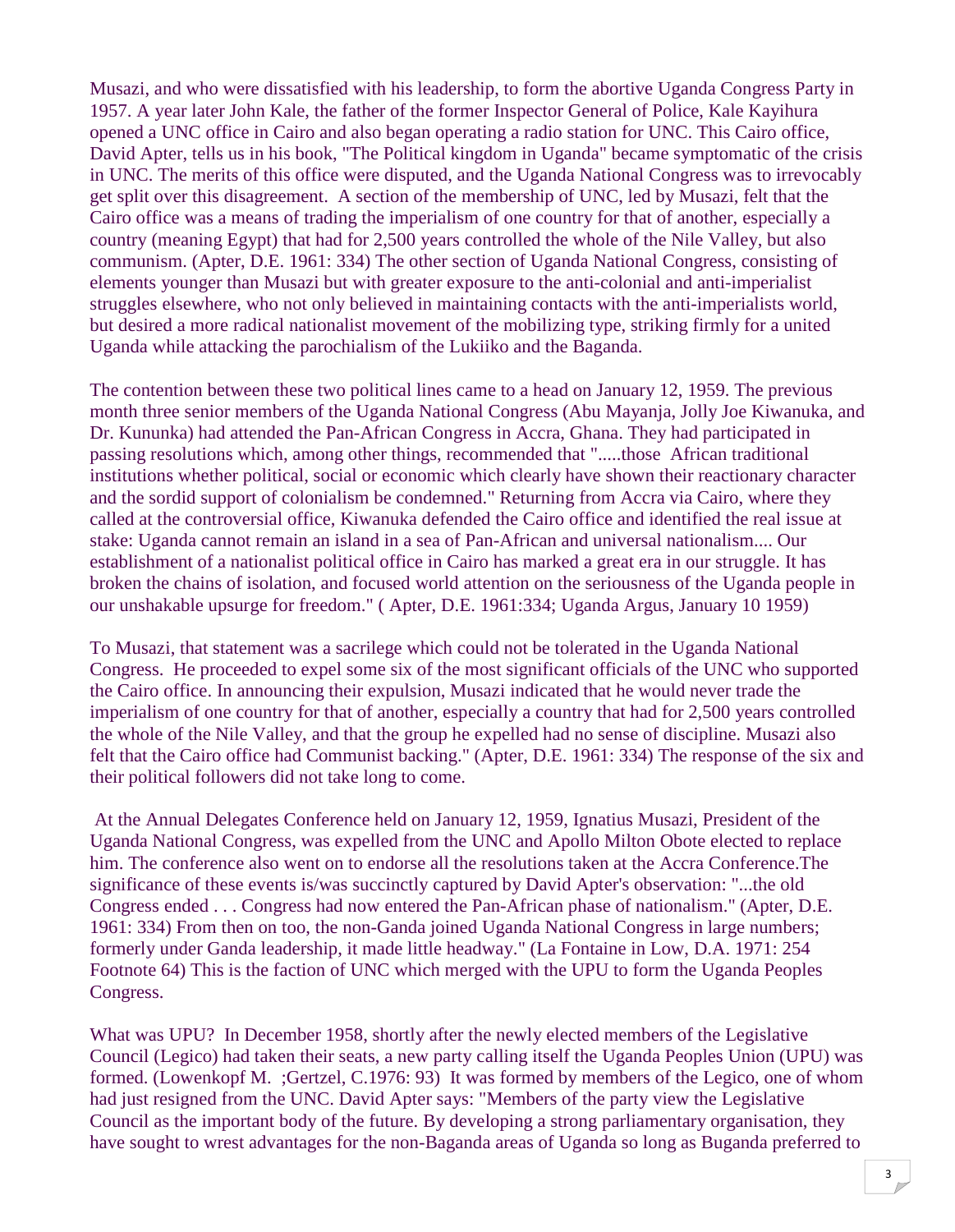act non-corporatively. One important impetus for the party has been the more or less open assumption of political superiority by the Baganda.This was brought home sharply when the former Omuwanika of Buganda indicated that the Kabaka should be King of Uganda. Other groups took sharp exception of the statement. The Uganda Peoples Union represents the first major effort at political organisation outside Buganda. In its own way it represents a different form of attack on Buganda. Properly organized, the non-Baganda representatives in the legislature can dominate the Baganda, unless the representative proportions of the Legislative Council members are altered to favour Buganda. With the establishment of a more representative system, the Baganda would be in the awkward position of having to rely on political parties and coalitions in order to achieve their ends. (Apter, D. 1961: 346- 347).In forming the Uganda People's Union, the non-Ganda who broke away were making a statement to the effect that they were not going to stomach the social dominance of the Baganda any longer. That they were going to resist it. The Baganda got this message. An editorial in a Luganda paper, Uganda *Eyogera*, of 19th December 1958 observed: "It is generally felt that non-Ganda formed themselves into a party in an attempt to raise a force against the Baganda". (Lowenkopf, M. 1961: 65)

Obote who remained in the UNC rapidly acquired a commanding position in the dominant wing of the party. This position was to prove a major asset in the ideological crisis that UNC was later to undergo. This crisis arose out of the need for the Uganda National Congress to transform itself from a 'primary' or 'secondary' resistance movement (Ranger, T.O. 1968: ; Stokes, E. 1970: 100-100) which both the Bataka Party and Uganda Farmers Union, respectively, had been into a modern anti-colonial movement which would not only be anti-imperialist but would also champion the aspirations of minorities. Earlier, a similar need had caused a number of the younger members of the UNC to breakoff and form the abortive United Congress Party. (Apter, D.E. 1961: 333)

David Apter makes another observation: "Confused over tactics, unable to discover what line to take with the Kabaka, [with] mainly Baganda in its following, the old Congress could never develop into a mass political movement." (Apter, D 1961: 332) This quagmire was broken when Obote was elected leader of UNC. With Obote's election as President of Uganda National Congress, both the leadership of the UNC (which was the most significant political organization in the country) and the unofficial members of the Legico had dovetailed into one leader: Apollo Milton Obote. Furthermore, for the first time in three centuries, the initiative was in the hands of the non-Baganda. The Baganda had not only lost the leadership of the forces that were moving history at the time, but their opponents had the upper hand in the Wild Committee which was setting up the ground rules for independence.

This Obote wing of UNC eventually merged with the UPU to form UPC. UPC was formed in preparation for independence. This was done because independence was going to constitute a major watershed from which major changes would flow. The membership of UPC found it necessary to politically organise themselves into a political party. About such changes Professor Wallerstein has opined "By ethnic (read nationality/identity) I mean the sentiment shared by a group of people who define their boundary in cultural terms (a common language, religion, color history, style of life rights in the political arena in order to defend the possibilities of their material conditions. Whether such a group prefers to call itself a nation, a nationality, or an ethnic group, a tribe, a people or any of the other sundry terms that are used is not very material to the fact that ethnic consciousness is latent everywhere but it is only realized when groups feel either threatened with loss of previously acquired privilege or conversely feel it is opportune moment politically to overcome long-standing denial of privilege." (Wallerstein, I. 1960: 184; 1973: 168)

However, we must hasten to point out that the members of UPC were not the only force preparing for these changes. Other forces too, particularly what later became the nemesis of UPC, the kingdom of Buganda, were also organising themselves. In the words of Professor Wallenstein the kingdom of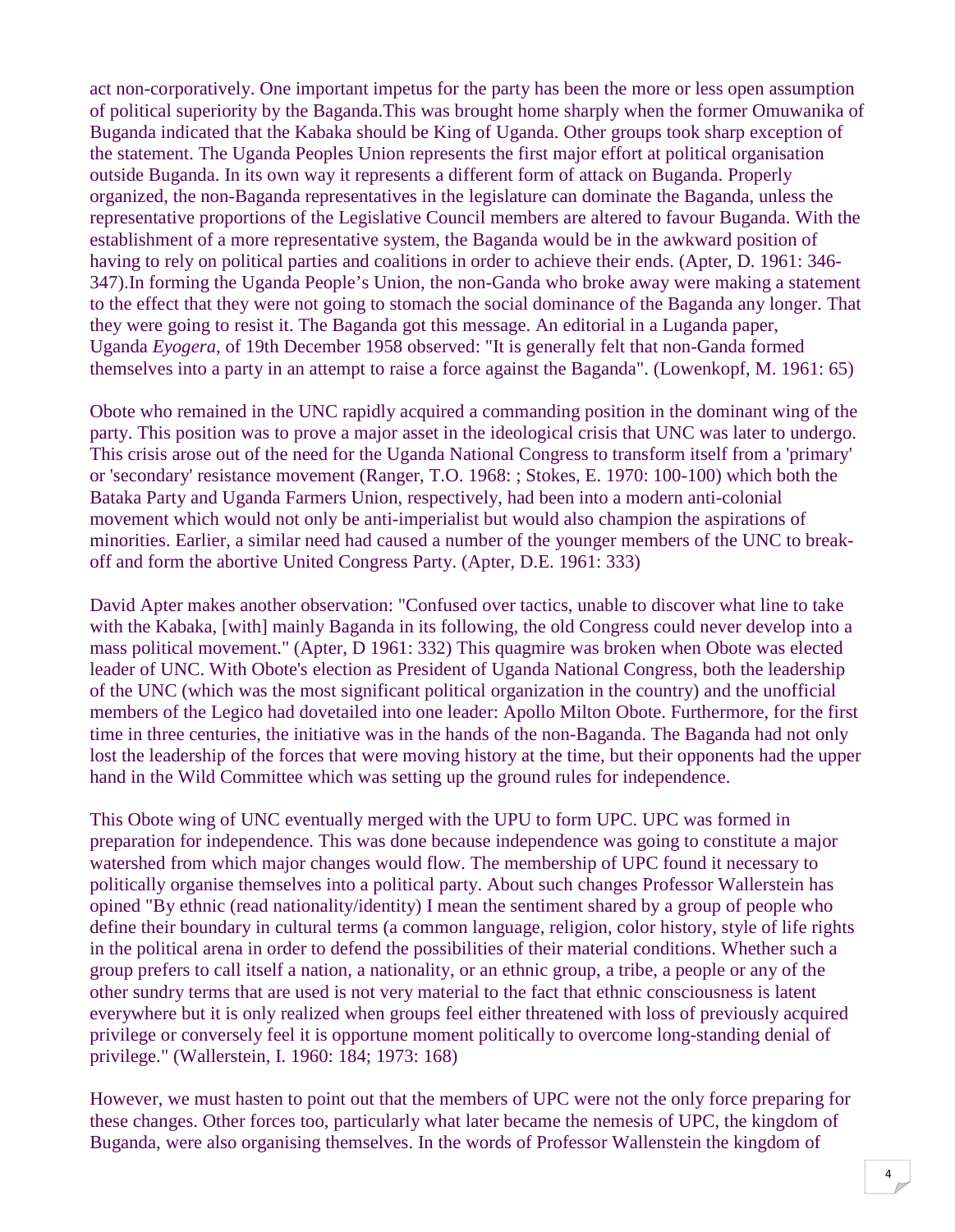Buganda was being "threatened with loss of previously acquired privileges". These acquired privileges consisted of the status of a dominant identity. Buganda had begun emerging as the dominant power in that region from around 1600.(Kiwanuka, M.S.M. 1975: 19-32; Roberts, A.D 1962; Gray, J.M. 1963) When the British arrived 300 years later, they used Baganda as mercenaries to help them conquer the rest of the territories that eventually constituted Uganda. Having curved out their colony, the British also used the Baganda as initial administrators of the non-Ganda territories. Both the use as mercenaries as well as initial administrators filled the l Baganda with immense pride and chauvinism. On the other hand it filled other nationalities with deep resentment of the Baganda. It is these two dialectical feelings that gave rise to the contradiction between the Baganda as an identity, on the one hand, and the other nationalities politically organised into UPC, on the other.

We shall now trace the evolution of the Ganda social force from around 1953. That is about the same time the UPC force began as UNC. By 1953, the decolonization process which had begun with India in 1947 was fast catching-up in Uganda. Yet much as the British desired Uganda to become independent as one country, as early as 1949 it had become clear that Buganda was set on a course of separating from the rest of Uganda. (Apter, D.E. 1961: 261 ;) And so, to proceed with the decolonization of Uganda, the British found it necessary to reverse the separatist tendencies of Buganda. The previous year Sir Andrew Cohen had been appointed Governor of Uganda. One of the main tasks he was assigned to undertake was to reverse the separatist tendencies of Buganda. To this effect Cohen sought to make changes in the governance of Buganda so as to bring into prominence the Baganda who were Uganda nationalists. The Kabaka rejected these changes and the Governor then deported Kabaka Mutesa to Britain. The intention of the deportation was to replace Mutesa as Kabaka with a prince who would accept the changes that Cohen was proposing. This strategy did not work and Mutesa had to come back and resume the kabakaship in 1955.

Much as a new agreement to update the 1900 agreement was put in place, the unintended consequence of Mutesa's return, in a manner which appeared he had won, was to make the Baganda feel they could negotiate with the British without taking into account the views and feelings of the rest of Ugandans. Some extremist Baganda even felt that independence should be handed to them. Thus for instance, at a meeting of the Lukiiko in 1957, the Omuwanika (Treasurer) of Buganda let slip a remark that Uganda ought to become a "Federal state under the Kabaka". These acts of chauvinism gave rise to a crescendo of hostility in the rest of the country. The Katikiros (Chancellors) of the Western Province kingdoms talked of forming the Western Provincial Council to resist Buganda. In the rest of the country, contrary to earlier expectations by the Baganda, Legico members organized the District Councils to pass angry resolutions against the chauvinism of the Baganda.

As the resentment to Ganda chauvinism mounted, Professor Anthony Low, then teaching history at Makerere, reported that rumours began to spread that "the old and widespread hostility against them (the Baganda chauvinists) would be channeled into a new-style political party." (Low, D.A. 1971: 190) As all this was going on amongst the political groupings of Ugandans, the British methodically continued preparing the country for independence. On October 10, 1957 the British Secretary of State for the Colonies, while in Uganda as part of an East African fact finding mission, gave his approval to the unanimous view in the colony that direct elections for the Legico be held in 1958.

However, by this time, the Buganda Government's initially positive stance toward direct elections had eroded, as had its concomitant enthusiasm to be involved in the Legico. Not only did Buganda view an accelerated movement toward independence with foreboding, but the neo-traditionalist had come to realise that direct elections in Buganda, whether to the Legico or to the Lukiiko, represented a serious threat to their hold on power in Buganda. This is what informed the boycott of the Legico elections in 1958. The following year, two things which stoked the fires of the Buganda separatism occurred. One,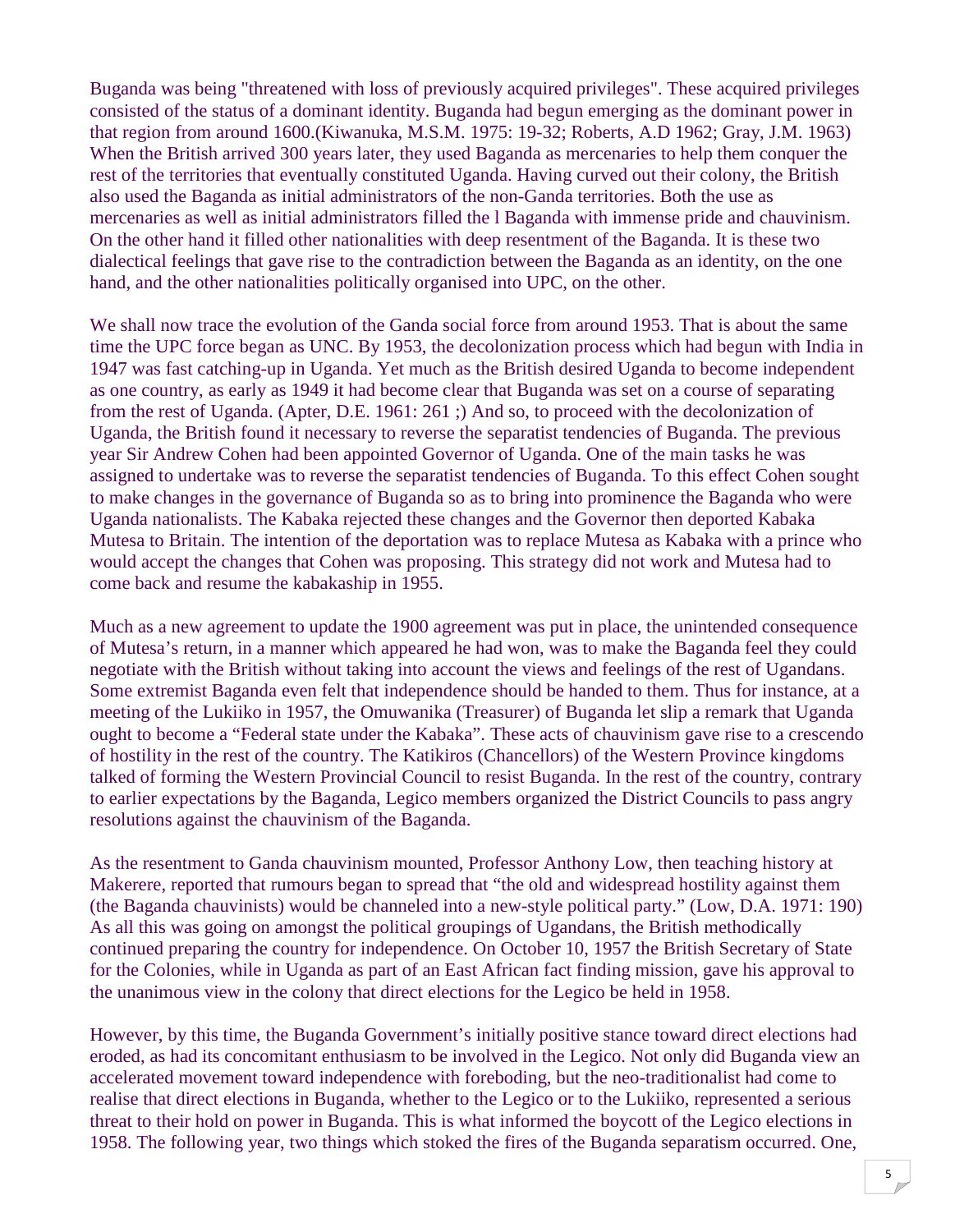following internal contradictions within the Uganda National Congress, Milton Obote was elected to lead the UNC. With Obote's election as President of UNC, both the leadership of the UNC, the most significant political organisation in the country, and the unofficial members of the Legico, had dovetailed into one person. Furthermore, for the first time in about three centuries, the initiative was in the hands of the non-Baganda. The Baganda had not only lost the leadership of the forces then moving history at the time, but their opponents had the upper hand in the Wild Committee, which was setting up the ground rules for independence. Secondly, the Wild Committee which had been tasked to study and make recommendations on constitutional development in the colony made its report in 1959.

While the setting up of this committee was clearly inspired by Buganda's refusal to participate in the 1958 Legico elections, ironically Buganda refused to participate in this committee. The one thing the Wild Committee recommended which incensed the Baganda, was the principle of direct elections to the Legico with no special safeguards for Buganda. The Baganda had wanted this as a prelude to government through representation. About these two events, Prof. Mutibwa has written: "As a reaction to the publication of the Wild Report, whose committee Mengo had boycotted, Buganda authorities decided to demand once again separate independence for their kingdom." The Baganda appear to have been in a near panic. There were attempts to form a party of their own - the Uganda National Party (UNP) - which, it was even suggested, could merge with the new UPC. It was all a gamble, especially as the Mengo Establishment was faced, apparently for the first time, with fears that Obote might become Uganda's first Prime Minister. Certainly, the prospects of being governed by a non-Muganda filled the Baganda with dismay." (Mutibwa. P.M. 2008: 32)

It is against this background that Buganda's decision to renew the demand for separate independence by January 1, 1961 should be viewed. The British Government refused to be drawn into any fresh arguments with Buganda on this topic. They simply ignored the Buganda Lukiiko's resolution when it was submitted to Westminster via Entebbe, and when January 1, 1961 arrived, Buganda was as much a part of the Uganda Protectorate as before. In short, that was the end of the matter. While ignoring Buganda's declaration of independence, the colonial authorities also continued preparing for elections. The Baganda responded by boycotting the elections. Buganda, with 24 electoral constituencies, had 36,000 voters, a mere 4 to 5 percent of the eligible voters registering. This was in stark contrast to the rest of the country that consisted of 58 electoral constituencies, and where 1,300,433 out of the estimated 1,500,000 to 1,750,000 registered to vote, a figure which represented over 75 per cent of those enfranchised.

In an effort to resolve the crisis in the relationship between Buganda and the colonial authorities as well as other nationalities (tribes), Obote secured the appointment of a commission under the chairmanship of Lord Munster. (Santhymurthy, T.V. ) After four months of deliberations and consultations, the Uganda Relationship Commission, as it was called, submitted its report in June 1961. The Munster Commission recommended that Buganda's separatist demands should be incorporated in the Constitution as some sort of federal arrangement. In this regard the Munster Commission envisaged a Uganda consisting of a federal Buganda, and semi-federal Toro, Ankole, and Bunyoro. The Commission also recommended indirect elections for Buganda's representatives to the National Assembly, the inviolability of Buganda's constitution, Buganda's independent treasury, a separate High Court and a semi-independent police force, but not an independent army, nor exclusive control of Entebbe and Kampala.

The proposals of the Munster Commission were later discussed at the Lancaster House Conference in October 1961. At the deliberations, with the assistance of UPC (and strongly resisted by the DP), Buganda attained most of its desires. About this, Mutesa was to write in his book: "The talks were successful. With Obote's support we obtained a great deal of what we wanted and looked to receive the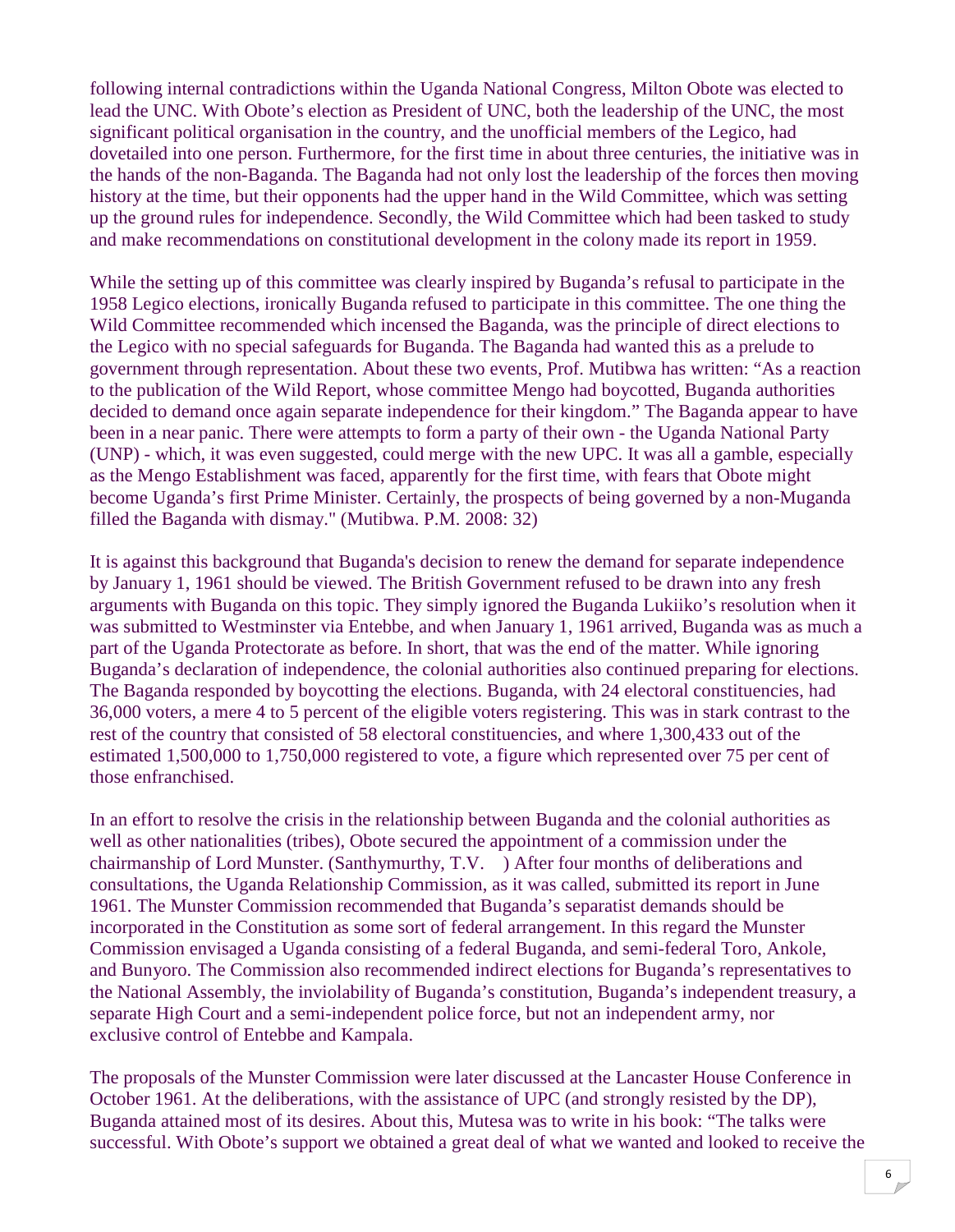rest later....." (Mutesa ) Notwithstanding this satisfaction with the results of the Constitutional Conference, Buganda, having boycotted the 1961 elections which brought an illegitimate DP government in power, continued its firm resistance to Kiwanuka's government.

Another Constitutional conference to resolve the remaining matters was slated for later in the year, but Buganda was in no mood to attend it. It is at this point in time that UPC (and Obote in particular) took up serious negotiations to persuade Buganda to attend the conference. Subsequently, on September 5, 1961, Obote, as UPC leader, issued a statement in which he outlined a strategy for persuading Buganda to participate in the forthcoming constitutional conference to prepare for independence. He invited the Lukiiko to join hands with the UPC and form a "partnership" during the conference. He pointed out that it was the Lukiiko, and not the Buganda DP members of Parliament that was supported by the overwhelming majority of the people in Buganda. He argued that since, as evidenced by the results of the elections, UPC represented the majority of those outside Buganda, then "in the event of the opposition party (UPC) coming to an understanding with the Lukiiko, the British Government must accept that understanding with the Lukiiko, as one between Buganda and the rest of the country."

Four days later, a UPC delegation led by Obote met a Buganda delegation led by the Katikiro, Michael Kintu. Later in the day a reliable source was quoted by the `Uganda Argus' as saying: "that full and complete agreement had been reached on points which were either left open when the Constitutional Committee saw the Governor, or on which there was disagreement." Following this accord, Buganda took steps to attend the conference that began on September 18. As expected, the UPC supported Buganda's desires on the manner of selecting her 21 representatives to the National Assembly. The two parties also advanced their common position on the timetable for the next elections. Against strong opposition from the DP, these two demands were endorsed by the conference, and a *de facto* alliance between UPC and the neo-traditionalists was sealed.

The Constitutional Conference also arrived at a unanimous consensus that however important the elections of March 1961 had been, in view of the boycott, they could not constitute the basis for governance. To remedy this, the DP had proposed that fresh elections should be held after independence. Both the UPC and the Buganda delegations pressed for fresh elections immediately and before independence. The Conference eventually resolved that elections would be held in April 1962. It was also ruled that the elections of the Lukiiko of Buganda should be early enough ( at least 14 days before the nomination day for national elections) for it to take decisions on the form of elections in Buganda.This deadline was necessary in case the Lukiiko opted for direct elections, and so voters in Buganda would have had time to be registered at the same time as those of the rest of the country.

Ganda chauvinism eventually took organisation form as Kabaka Yekka. It is great irony that Nabudere blames UPC for the emergence of KY. "UPC's short-term strategies led to the emergence of the Kabaka Yekka (KY) as a component part of the independence government." (Nabudere, D. W. 1977: 157) UPC had absolutely nothing to do with the formation of KY. KY was the brainchild of Masemba Kabali. (Hancock, I. 1970; Gertzel, C. 1976: 103 ) The immediate impetus to the emergence of KY can be traced to the return of the Kabaka from exile in 1955. Following the return of the Kabaka two developments that heralded the emergence of Kabaka Yeka occurred. One, there emerged a neotraditionalist group which effectively controlled politics and administration in Buganda. Coinciding with the emergence of the neo-traditionalist, there developed increasing isolation of Buganda from the rest of the colony. At this very same time a contradiction developed in Buganda. The contradiction was between supporters of Mikaeri Kintu, the katikiro who desired Buganda to separate from the rest of the colony as a means of protecting *ebbyafe* or our things, on the one hand, and on the other hand, educated politicians who were described as progressives. These progressives desired independence for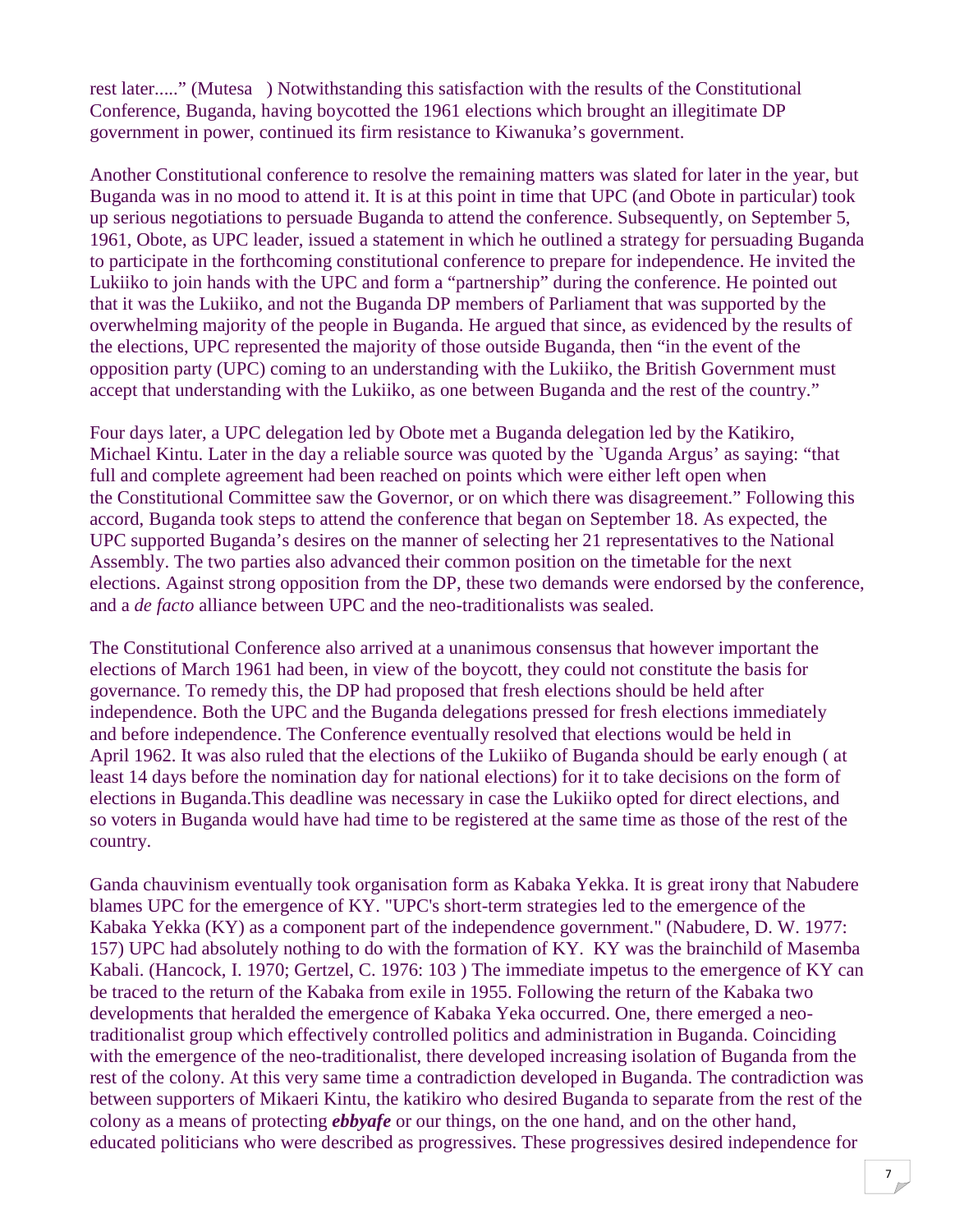Uganda, including Buganda, as well as reforms in the administration of Buganda. It is to resolve this crisis that Kabaka Yekka was launched.

The late Professor Nabudere never took to heart the teaching of Chairman Mao that struggles take place in phases. In Uganda the first phase was the anti-colonial struggles which ran from about 1900 to 1962. The next phase was that of national-democratic liberation. The concept national-democratic liberation was hammered out at a conference called in December 1960 in Moscow. That conference had been called to chart a roadmap into the future for political parties operating in countries which were attaining independence at the time. These were countries

Nabudere's account of the events on the eve and morrow of independence leaves, a lot to be desired. The events were dominated by the question which was well-put by one analyst as the "Buganda Question". He put it thus: "Among these tensions one in particular has decisively shaped the country's politics, the tension between tie Baganda and the other peoples of Uganda. Politically, this tension takes the form of the Buganda question, the dimensions and ramifications of which are many but the core of which can be simply stated: what place should Buganda, its ruler the Kabaka, and its people the Baganda occupy in the emerging national society? It has not been an easy question for Ugandans to answer. To many Baganda they are an elite people, endowed with a superior culture, superior economic wealth, and superior political traditions. To those among them who have thought about the matter at all, it was until fairly recently almost inconceivable that they should not provide the leadership for the new state. To many non-Baganda such claims have appeared pretentious, the wealth not wholly deserved, and the traditions a liability. While valuing much that Buganda has attained, particularly the relative well-being of its people and its political successes during the colonial period, the others have been no more prepared to put up with the Baganda overrule than with British overrule." (Hopkins, T.K. 251) This was the principal contradiction. And it pitied Baganda on the one side and the rest of the nationalities of Uganda on the other. Contrary to what Nabudere wrote, imperialism had no role in this.

Rather than see the issue as an identity problem, Professor Nabudere saw it as a class problem. This is how he viewed it: "While this intermediary class of the petty bourgeois was emerging in the country as a whole, in Buganda it began to push a new line of politics which pointed to the need for Buganda's separatism from the rest of the country and for it to have it's 'own things' . Why was this? Nabudere explains: "In our view the explanation lies in the class character of the petty bourgeoisie." (Nabudere, D.W. 1977: 148) Nabudere goes further in the very next page: "In Uganda at the period under consideration, the petty bourgeoisie in Buganda regarded themselves in their understanding of things as being better circumstanced than the petty bourgeoisie in other parts of the country."(Nabudere, D.W. 1977: 149) The point Nabudere misses is the fact that the Buganda identity had been dominant ever since it started eclipsing Bunyoro as the dominant power in the region from around 1600. (Kiwanuka, M.S.M. Roberts, A.D . 1962) As a dominant power, the Baganda identity embraced chauvinism as it's ideology. The Baganda as a whole, and not just the petty bourgeois as Professor Nabudere would like to argue, felt themselves to be superior to the rest of the Ugandans. This is how Professor Mutibwa: "On the other hand, the Baganda too harbour a somewhat arrogant attitude towards the non-Baganda, particularly those who come from non kingdom areas. For instance, an ordinary Muganda, however poor or uneducated he may be, believes that people from non-kingdom areas are unruly, uncouth and are not fit to rule." (Mutibwa, P.M. 2008: xi) Professor Colin Leys when teaching a class in which this author was, reported that the poorest Muganda beggar thought himself a thousand times better off than Prime Minister Obote.

Apart from misconstruing the principal contradiction, Nabudere also misconstrued events and forces operating on the eve and morrow of independence. While the principal contradiction involved social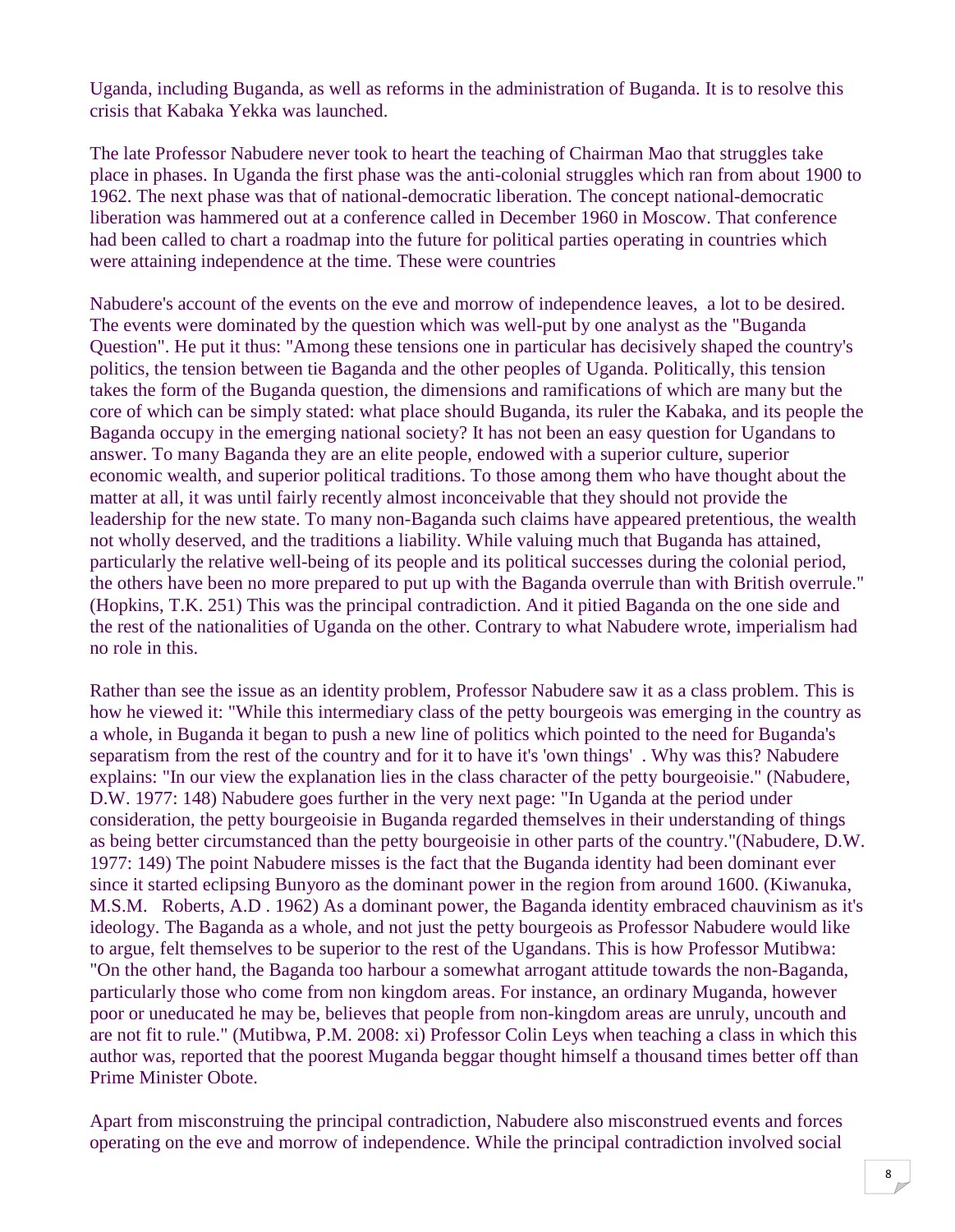identities, Nabudere misconstrued it as struggles between social classes. He also sought to characterise the contradictions between identities as contradictions which were contrived by imperialism. To this effect he wrote: "But what were these secondary contradictions among the people that imperialism exacerbated for the petty bourgeoisie to bring to the fore? They were principally the ethnic contradiction, the religious contradiction, the racial contradiction and the intra-bourgeois class contradictions." (Nabudere D.W. 1977: 251) In one word, these are social identities.

What Nabudere refers to as religious contradictions was the contradiction that eventually took the political organisation forms of DP and KY. While to the superficial observer this might appear to be a contradiction between Protestants and Catholics organised as DP and KY, the actual reality is that these are social identities. The origins of these social identities can be traced to the religious wars that ravaged Buganda in the late 19th century. In the course of these wars, Catholics and Protestants, apart from being religions, also acquired the character of social identities. The last battle was fought between Protestants and Catholics in February 1892. The Protestants won and went on to constitute the administration at Mengo. Catholics became second class citizens and we're despised as well as discriminated against. These became the grievances that eventually undergirded DP. ( )

Professor Nabudere also totally misconstrued the significance of the Kabaka. According to him, ".........Mutesa was no longer a feudalist but a petty bourgeois monarch". (Nabudere, D.W. 264) He further wrote: "What Mutesa sought in the alliance was therefore dictatorial powers for himself. Having not been elected himself and claiming the powers of feudality that no longer existed, he in fact wished to impose himself on the people supported by his section of British monopolies, the Church of England, and his local faction of the bourgeoisie." (Nabudere, D.W. 1977: 254) This Nabudere's view of the Kabaka is miles away from the reality that obtained then. To most Baganda of those days Mutesa was virtually a demigod. They could not imagine life without the Kabaka. They also could not imagine anybody being higher than the Kabaka in status on Buganda soil. It is this reality which forced UPC, a potentially Republican party, to provide a situation where Mutesa would become ceremonial president. That way the Kabaka would not be lower in status to anybody. Not appreciating the tactics involved in assuaging the desires of the Baganda for nobody to be above the Kabaka in status, Nabudere wrote: " Efforts by Obote to contain the situation, by getting Mutesa elected president of Uganda, only served to fan the rivalry between the two." (Nabudere, D.W. 1977: 257) It is also amazing that Professor Nabudere could say this. Mutesa was elected president in 1963, that is a year before the Gulu Conference where the contradictions first got revealed.

It did not take long after independence for cracks to appear in the UPC/KY alliance. This was bound to happen. We had entered a new phase of struggle with totally different forms of struggle. This is the phase of national-democratic liberation.The cracks in the alliance were triggered by two things. The opening of UPC branches in Buganda. Two, UPC sponsored candidates for by-elections in Buganda. However, the straw which completely broke the camel's back, so to speak, was the referendum on the lost counties. The "lost counties" was the territory which the British transferred from Bunyoro to Buganda as a reward for the assistance Buganda rendered in the subjugation of Bunyoro. (Doyle, Shane 2009; Low, A.D. 2013)

Cracks also arose in UPC itself. While Nabudere characterise this contradiction as between the left (as represented by John Kakonge) and the right (represented by Grace Ibibgira), in reality it was the struggle between national-democratic liberation which Nabudere designates the left and the resistance to national-democratic liberation which Nabudere labels as the right. National-democratic liberation is the desire to transform Uganda from what colonialism left. The idea of national-democratic liberation was first promulgated at a conference held in Moscow in 1961. (Lowenthal, R. 1964, ©1963] ) The struggle for national-democratic liberation is analogous to the struggles that Fidel Castro talked about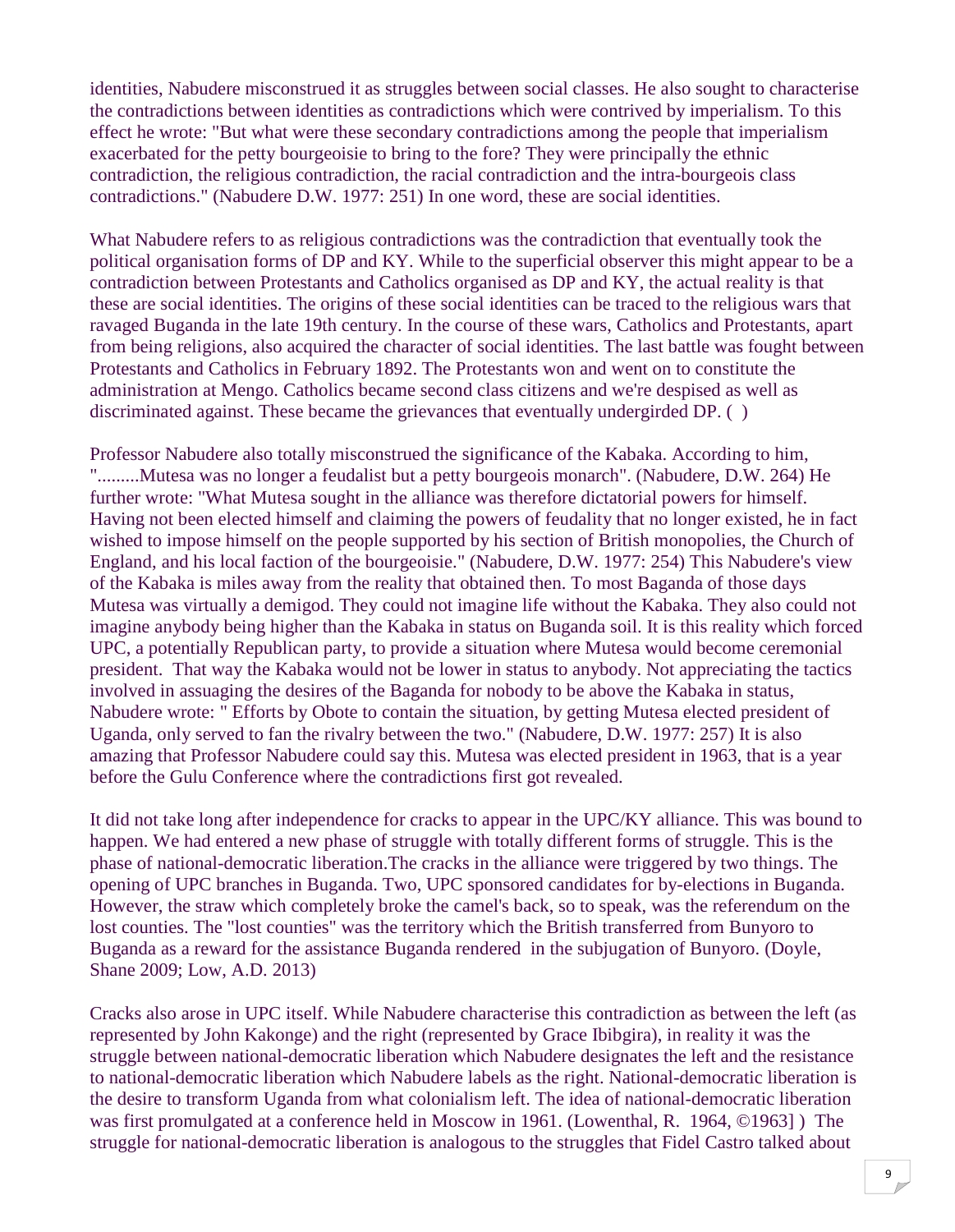when he said: "What does October 10, 1868, signify for our people? What does this glorious date mean for the revolutionaries of our nation? It simply signifies the beginning of one hundred years of struggle, the beginning of the Revolution in Cuba, because in Cuba there has only been one revolution: that which was begun by Carlos Manuel de Cespedes on October 10, 1868, the revolution our people are still carrying forward." (Fidel Castro, speech at the commemoration meeting held at La Demajagua, October 10,1968.)" (Woddis, J. 1072:188) The struggles Castro is talking about is what prepared the ripe revolutionary situation upon which the Cuban revolution was based. The same struggle is analogous to the bourgeous-democratic revolution in Russia in 1905. This struggle first broke out in UPC at the Annual Delegates Conference in 1964. At that time it took the form of a contest between John Kakonge (representing the forces of national-democratic liberation and Grace Ibingira (representing the forces against national-democratic liberation) for the position of Secretary General of UPC. Grace Ibingira won.

Professor Nabudere dwells very much on the manouvers which went on to get Grace Ibingira elected Secretary General of UPC. His aim is to paint Obote as some sort of undemocratic tyrant afraid of the ideologically tuned John Kakonge. What he didn't know or chose not to reveal is the antipathy of the old guard who came to UPC at the time of its formation as individuals with baskets of support from their respective areas to form UPC. These men were very powerful in the then nascent UPC. One of these old guards was Wilberforce Nadiope, the Vice President of the party. Kirunda Kivejijnja tells us in his book that Nadiope once threatened to gather his MPs from Busoga and cross the floor and sit with the opposition if Kakonge was not handled.(Kirunda Kivejinja, A.M. 1995; Adhola, Y. 2014) Obote was very aware of the damage the Nadiopes of this world could cause. He gave in to their demands knowing full well that he could easily make amends with John Kakonge afterwards. Meanwhile he would have saved the party from disintegration before it had been consummated. On Obote making it with Kakonge we have the testimony of Matthew Rukikaire, described by Nabudere as the leader of Ibingira's puppet youth league. (Nabudere, D.W. ) Rukikaire wrote: "In fact, having clipped Kakonge's political wings at the Gulu conference, Obote did not wait long before starting the process of rehabilitating him." (Rukikaire, M. 2019: 114)

Instead of viewing this struggle as being between national-democratic liberation and the resistance to it, Nabudere viewed it as a struggle between the right and the left. To this effect he wrote: "The ascendency of the right over the left marked the beginning of the crisis in the neo-colony's politics that started manifesting itself late 1964, and which matured late 1965 only to come in the open in February 1966. Indeed it can be said that April 1964 was the watershed of a new realignment of political forces, marking a new phase in which the forces of minor interests of the narrow-minded petty bourgeois. This is how he described these struggles: "While it was possible to stand by UPC in its efforts to win independence for Uganda at this time, it also became increasingly clear with the passage of time that it's petty bourgeois narrowness of interest could not advance unity among the people of Uganda. Such unity was only possible on the basis of continued anti-imperialist struggle of the people of Uganda as a whole, for therein lay the fundamental interest of workers and peasants of Uganda, to attain economic equality they sought." (Nabudere, D.W. 1977: 254) Nabudere couldn't realise that given the situation obtaining, particularly the low level of the development of the economic base which couldn't have given rise to class struggles as yet, it is necessary for us to resolve those issues which he describes as "petty bourgeois narrowness of interest" before people can move to wage class struggles or even struggles against imperialism.

These struggles went on until the climax in 1966 when the revolution occurred. Professor Nabudere denies that a revolution ever took place in Uganda. "One view, to which the present writer (Nabudere) subscribed to, was that since there had been no revolution in Uganda in 1966, the ideology of the country...." (Nabudere, D.W. 1977: 274) This denial stems from his perspective of viewing things in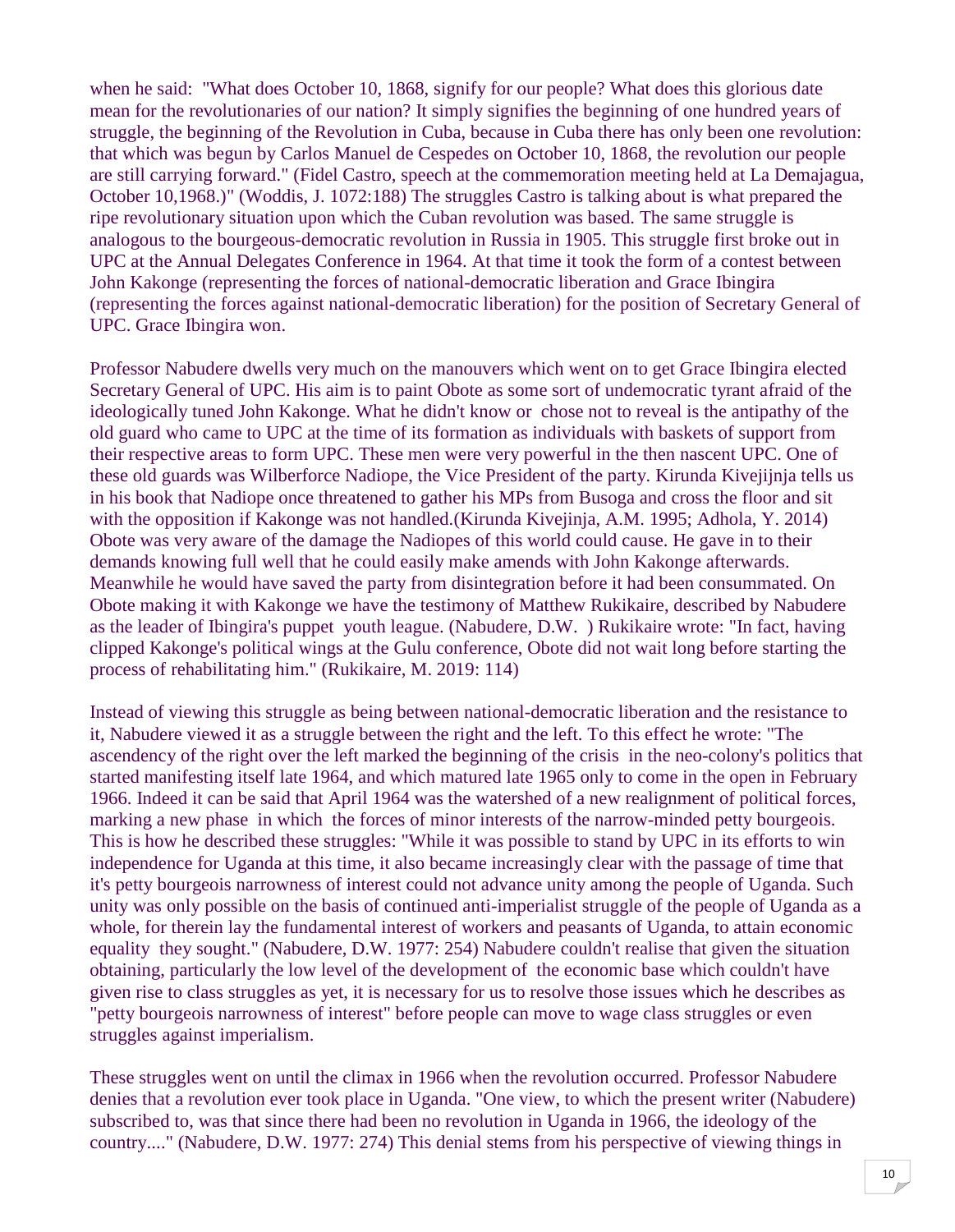class terms. In 1966 the struggle was between social identities. The Ganda identity had been dominant since around 1600. When the British colonised Uganda, they simply modernised the Ganda state and used the Baganda initially as mercenaries to subjugate other identities. After the subjugation, they also used them as initial administrators. During the entire period that colonialism lasted, Buganda and the Baganda as an identity were treated differently as compared to the other identities. In the context of this long period of domination, what occurred in 1966 could be viewed as a revolution. It was a revolution that overthrew a dominant identity. Professor Mazrui summarised it very well when he said that in 1966 Buganda was humbled: "In 1966 Buganda was humbled." (Mazrui, A.A. 1970: 1087) Professor Colin Leys, when teaching a class in which the author of this article was, also said there had occurred a status reversal.

Secondly, the events of 1966 could be viewed as a revolution that occurred in the superstructure. (Golan, Galia: 1988: 124-5) For as long as the economic base of the society had not matured sufficiently, no coincidental social revolution could occur. However, by abolishing the monarchies, Obote had carried out a revolution in the superstructure. And so while what happened in Uganda in 1967 was not a socialist revolution; however, "...for, so long as the economic base had not matured sufficiently, there could not be a coincident social revolution. As much as the ripened conditions were missing, the national liberation revolution was a change of a political but not social nature; in other words, it would not produce socialism. Furthermore, as already argued, it was more akin to the classical bourgeois revolutions, necessitating, a later, a purely socialist revolution (and in the interim, the continued use rather than elimination of pre-socialist economic institutions such as NEP)."

 In 1969 Obote embarked on what he called "the move to the left". These were moves to bring about what Obote called socialism in Uganda. Obote was not alone in this attempt. Like other nationaldemocrats the world over, Obote was doing what to him was the best for his country ( we discuss this in the chapter on the move to the left). In terms of Marxist-Leninist categorisation, what Obote was doing is what is called national socialism. This national socialism has been described as "........an ideology primarily of the non-proletarian strata which had not yet worked out an independent political theory but nevertheless rejected capitalism." (Golan, G. 1988: 111) Professor Nabudere dismissed the move to the left with contempt. The way to handle this national socialism is not outright rejection the way Nabuderere did. We need to first identify the two component aspects of national socialism, namely the reformist, or coservative reformist, on the one hand, and the revolutionary democratic on the other. The former was based and oriented towards the bourgeoisie or petty bourgeoisie; the later toward the peasantry, petty bourgeoisie, and semi proletariat. `

In 1971 the Amin coup took place and Nabudere joined the Amin government. While this may not be questioned too much, because he had been in prison, his later actions need to be examined. When the war against Amin reached somewhere around Budo, the Tanzanians realised that with the fall of Idi Amin, they could find themselves in the awkward situation of being in charge of Uganda. They therefore slowed down the pace of the war so as to compose some sort of government made up Ugandans. A conference was convened in Moshi to constitute this government. Because of the paranoa the British had for Obote, the organisation of the conference was placed in Nadudere's hands. To this outfit, Nabudere incorporated Grace Ibingira. (It should be remembered that Grace Ibingira had been the leader of the forces against national-democratic liberation.) Nabudere and Ibingira were so-sosatisfied with this arrangement that they called it a coup de grace. They then moved to obstruct UPC delegates and seat Lule as President. Lule was the candidate for the British establishment.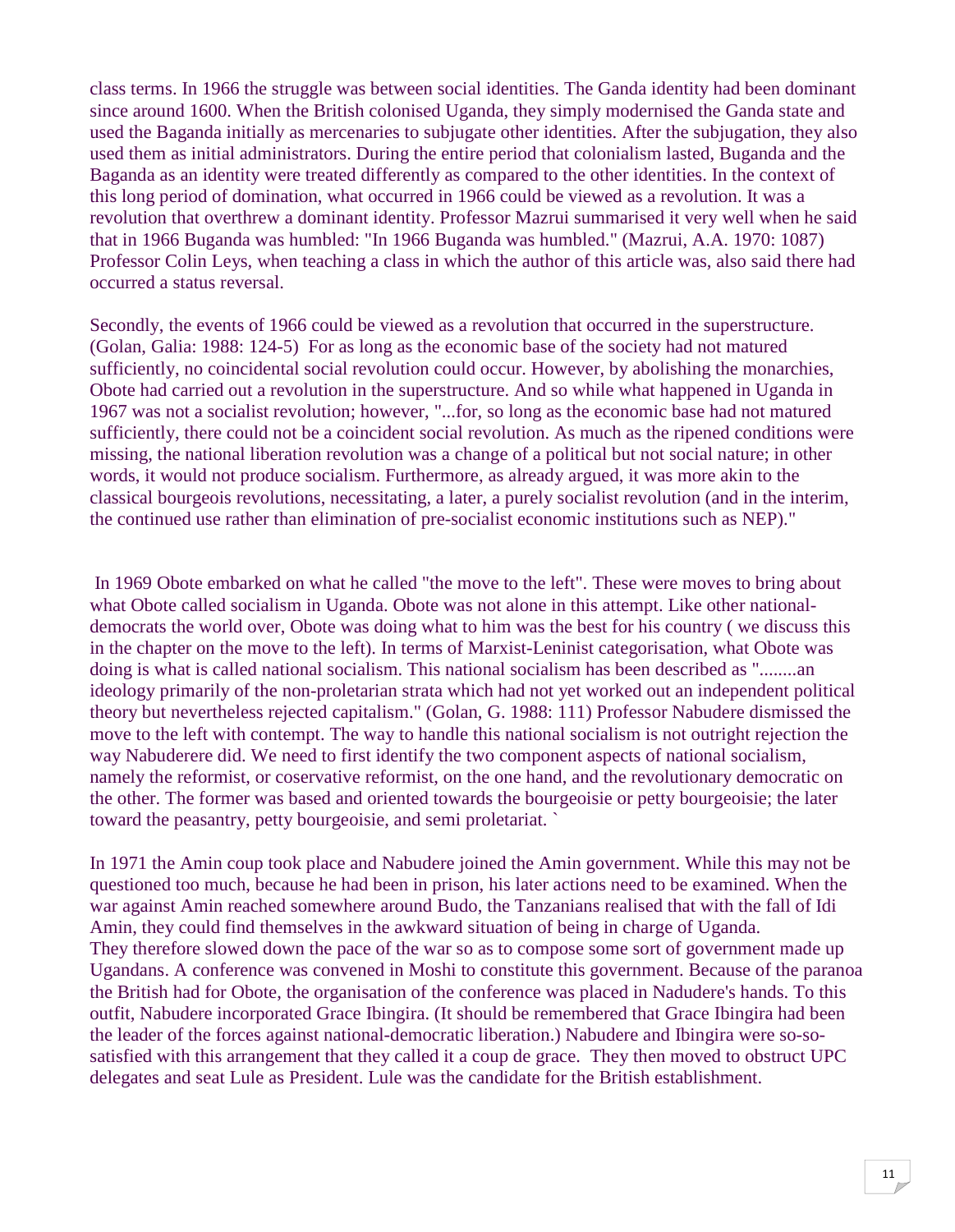## **NOTES**

( ) The details of the struggle from 1964 to 1966 are found on pages.

( ) This is covered in chapter

( ) Around the time of the conference, Ibingira tells us in his book that he approached Nadiope and told him about the necessity of replacing Obote as leader of the party. "I felt that if Obote was going to stand in the way of this alliance and consequently stop UPC from exercising power, he had to be evicted from his leadership role. The only person I mentioned this to was W.W Nadiope, then VP of UPC and probably the most powerful figure in the party. He agreed with my views at a brief meeting held at Uganda Club; my aim had been to replace Obote with Nadiope." (Ibingira, G 202)

## BIBLIOGRAPHY

Adhola,Y. "The removal of John Kakonge saved UPC" The Monitor 2014.

Amin, Samir: "Obsolescent capitalism: contemporary politics and global disorder," Zed books, 2003; London.

Apter, David "The political Kingdom in Uganda," Princeton University Press, Princeton, New Jersey, 1961.

Gertzel, C "Kingdoms, Districts and the Unitary State: Uganda 1945--1962" found in "History of east Africa" edited by D.A. Low and Alison Smith volume III; Clarendon Press Oxford, 1976.

Golan, G. "The Soviet Union and national liberation movements of the third world", Unwin Hyman; Boston, London, Sydney, Washington, 1988.

Gray, J.M. "Kakungulu in Bukedi" Uganda Journal, Volume 27 No. 1 March, 1963.

Gray, John Milliner: "The year of the three kings" Uganda Journal

Hancock, I.R. "Patriotism and neo-traditionalism in Buganda: the KY movement, 1961-1962" Journal of African History, volume 11 no. 3 1970

Hopkins, T. "Politics in Uganda: the Buganda Question," in Castagino and Jeffrey Butler A.A. Castagno (editors) "Boston University Papers on Africa," Praeger, New York, 1967.

Ibingira, G.S.K, "The Forging of an African Nation," New York, The Viking Press, 1973.

Kayunga, S.S. "Uganda National Congress and the struggle for freedom," Fountain Publishers, Kampala,

Kirunda Kivejinja, A.M. "Uganda: the crisis of confidence," although the publisher is given as Progress Publishing, the book was really self published by the author and distributed by him.

Kiwanuka, M.S.M. "The Emergence of Buganda as a dominant power in the interlacustrine region of East Africa, 1600-1900, Kampala, Uganda: Makerere Historical Journal Volume 1 No. 1975 pages 19- 32.